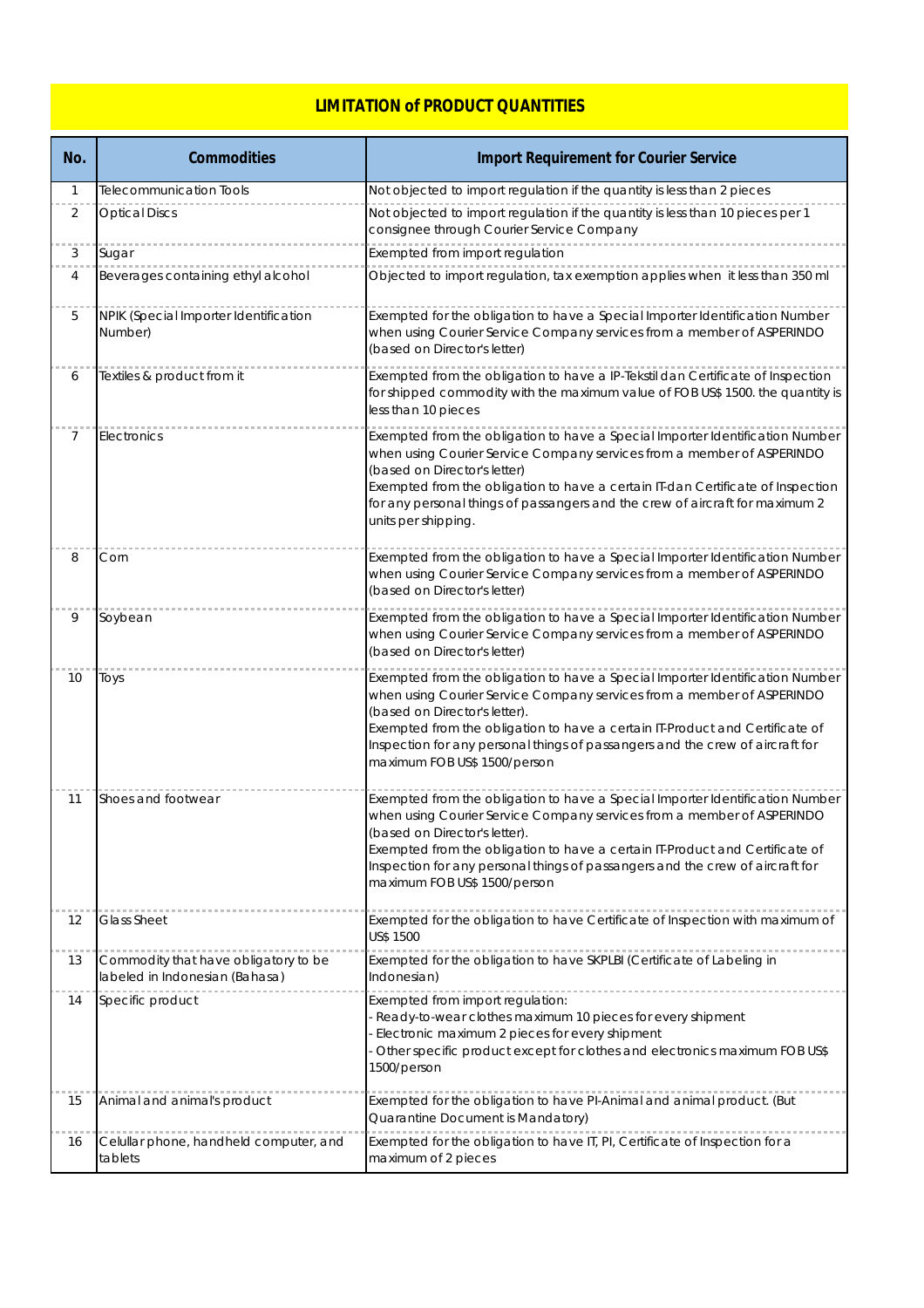## **RESTRICTION with SPECIAL PERMIT**

| No. | <b>Commodities</b>                        | <b>Import Requirement for Courier Service Company</b> |
|-----|-------------------------------------------|-------------------------------------------------------|
| 1   | Cosmetics' raw material                   | Must have import license & Extra cost                 |
| 2   | Rice                                      | Must have import license & Extra cost                 |
| 3   | Traditional Medicine raw material         | Must have import license & Extra cost                 |
| 4   | Clove                                     | Must have import license & Extra cost                 |
| 5   | Ethylene                                  | Must have import license & Extra cost                 |
| 6   | Commodities that is obligated to have SNI | Must have import license & Extra cost                 |
| 7   | Cosmetics                                 | Must have import license & Extra cost                 |
| 8   | Colored multifuntion machine              | Must have import license & Extra cost                 |
| 9   | Animal medicine                           | Must have import license & Extra cost                 |
| 10  | <b>Traditional Medicine</b>               | Must have import license & Extra cost                 |
| 11  | Drugs                                     | Must have import license & Extra cost                 |
| 12  | Processed food                            | Must have import license & Extra cost                 |
| 13  | PCMX (Chloroxylenol)                      | Must have import license & Extra cost                 |
| 14  | Lubricants                                | Must have import license & Extra cost                 |
| 15  | Hand tools                                | Must have import license & Extra cost                 |
| 16  | Pesticides                                | Must have import license & Extra cost                 |
| 17  | PKRT (Household health supplies)          | Must have import license & Extra cost                 |
| 18  | Plastic Raw Material                      | Must have import license & Extra cost                 |
| 19  | Odoriferous specimen containing alchohol  | Must have import license & Extra cost                 |
| 20  | Saccharines                               | Must have import license & Extra cost                 |
| 21  | Firearms                                  | Must have import license & Extra cost                 |
| 22  | Food Supplemen                            | Must have import license & Extra cost                 |
| 23  | Plants                                    | Must have import license & Extra cost                 |
| 24  | Prawns                                    | Must have import license & Extra cost                 |
| 25  | Fish's drugs                              | Must have import license & Extra cost                 |
| 26  | Medicine's raw material                   | Must have import license & Extra cost                 |
| 27  | Steel                                     | Must have import license & Extra cost                 |
| 28  | Pressured tire                            | Must have import license & Extra cost                 |
| 29  | Holticulture                              | Must have import license & Extra cost                 |
| 30  | Vaccine                                   | Must have import license & Extra cost                 |
| 31  | Medical substance                         | Must have import license & Extra cost                 |
| 32  | Traditional medical substance             | Must have import license & Extra cost                 |
| 33  | Health supplement substance               | Must have import license & Extra cost                 |
| 34  | Food substance                            | Must have import license & Extra cost                 |
| 35  | Food additive                             | Must have import license & Extra cost                 |

*\* Extra Cost will be depends on the type of goods and will be informed by case.*